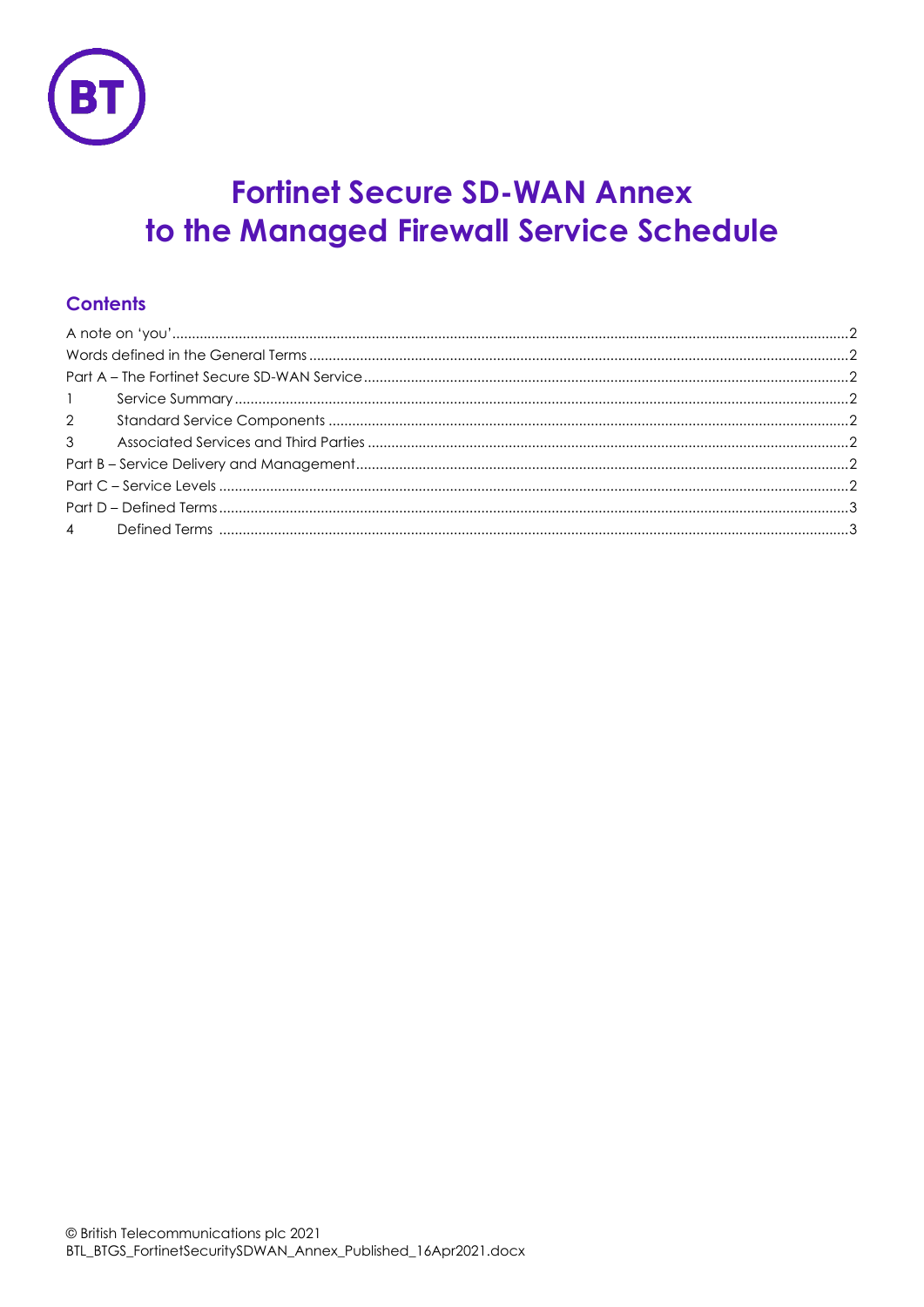

#### <span id="page-1-0"></span>**A note on 'you'**

'You' and 'your' mean the Customer.

#### <span id="page-1-1"></span>**Words defined in the General Terms**

Words that are capitalised but have not been defined in this Annex have the meanings given to them in the General Terms.

### <span id="page-1-2"></span>**Part A – The Fortinet Secure SD-WAN Service**

#### <span id="page-1-3"></span>**1 Service Summary**

- 1.1 BT will provide you with a service that delivers a security-driven networking WAN edge transformation through SD-WAN, advanced routing and WAN optimization capabilities ("**Fortinet Secure SD-WAN Service**").
- 1.2 BT will provide you with the Fortinet Secure SD-WAN Service only if you have purchased BT Managed Firewall Security Service, for provision for at least one Site.
- 1.3 Fortinet Secure SD-WAN Service is an annex to BT Managed Firewall Security Service and cannot be ordered as a standalone service. You will need to have BT Managed Firewall Security Service and BT Managed Security Service in order for Fortinet Secure SD-WAN Service to function.
- 1.4 Unless amended in this Annex, all terms for BT Managed Firewall Security Service as set out in the BT Managed Firewall Security Service Schedule to the General Terms apply to Fortinet Secure SD-WAN Service, as applicable.

#### <span id="page-1-4"></span>**2 Standard Service Components**

2.1 Dependent on the Graded Service Tier you have chosen under BT Managed Security Service, BT will provide you with the corresponding Standard Service Components listed in the table below. The corresponding Standard Service Components will be additions to the BT Managed Firewall Security Service and BT Managed Security Service capabilities already chosen.

|                      | <b>Foundation</b>                                                                       | <b>Foundation Plus</b>                                                                          | Premium                                      |
|----------------------|-----------------------------------------------------------------------------------------|-------------------------------------------------------------------------------------------------|----------------------------------------------|
| <b>SD-WAN Policy</b> | Standard best practice<br>hub-and-spoke policy.<br>New SD-WAN member<br>interfaces only | Standard best practice<br>hub-and-spoke policy.<br>New and existing SD-WAN<br>member interfaces | Meshed AD-VPN based<br>policy                |
| <b>VPN</b>           | IPSec Tunnels - up to four<br>per branch for SD-WAN<br>overlay                          | IPSec Tunnels – up to four<br>per branch for SD-WAN<br>overlay                                  | Meshed IPSec for IP-Sec<br>Tunnel resilience |
| Routing              | Static routing                                                                          | BGP dynamic routing                                                                             | BGP dynamic routing                          |

#### <span id="page-1-5"></span>**3 Associated Services and Third Parties**

- 3.1 BT will provide you with Fortinet Secure SD-WAN Service on the condition that:
	- (a) you will provide BT with a single static IP Address that can be allocated to the FortiGate (IPv4);
	- (b) you will provide BT with business-rate Internet connection, either from BT or provided by a third party;
	- (c) the SD-WAN-enabled firewall must be provided with a static Internet routable IP Address and must not reside behind a service provider router which is performing network address translation);
	- (d) you will provide BT with three static IP Addresses for each high availability pair firewall solution per Site one for each firewall and one for you, if you choose to use the high availability pair firewall solution.

#### <span id="page-1-6"></span>**Part B – Service Delivery and Management**

BT Managed Firewall Service and BT Managed Security Service terms and conditions are applicable to the Fortinet Secure SD-WAN Service.

#### <span id="page-1-7"></span>**Part C – Service Levels**

BT Managed Firewall Service and BT Managed Security Service terms and conditions are applicable to the Fortinet Secure SD-WAN Service.